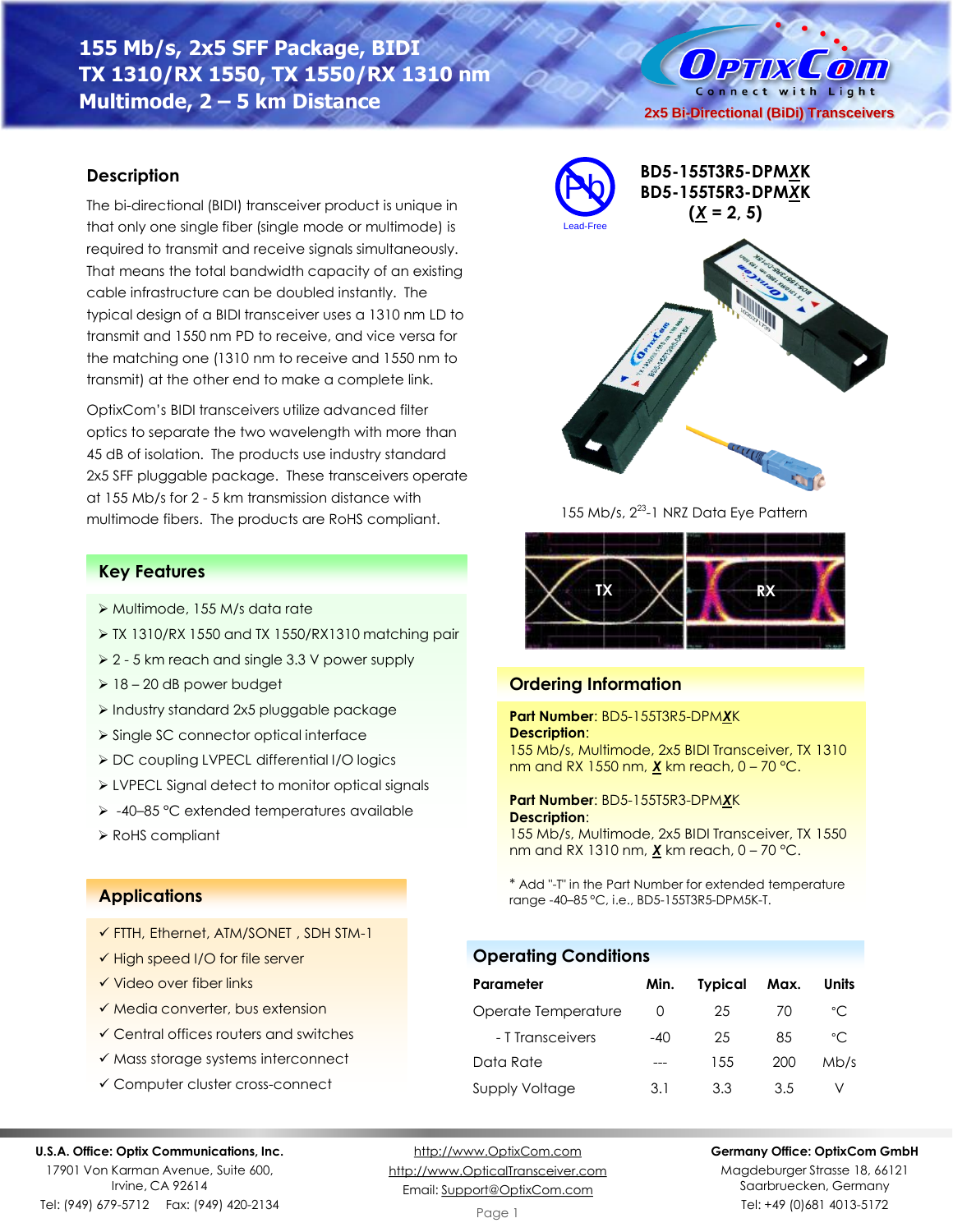

### **Absolute Maximum Ratings**

| Parameter                                | Symbol                | Min.   | Max.       | <b>Units</b> |
|------------------------------------------|-----------------------|--------|------------|--------------|
| Storage Temperature                      | Tst                   | $-40$  | 85         | $^{\circ}$ C |
| <b>Supply Voltage</b>                    | <b>Vcc</b>            | $-0.5$ | 4.0        | V            |
| Input Voltage                            | <b>V<sub>IN</sub></b> | $-0.5$ | <b>Vcc</b> | ν            |
| <b>Operating Current</b>                 | lop                   | $---$  | 400        | mA           |
| Output Current                           | lo                    |        | 50         | mA           |
| Soldering Temperature (10 sec. on leads) | Tsd                   |        | 260        | $^{\circ}C$  |

## **General Transmitter Characteristics (FP Laser)**

| Parameter                                 | Symbol                | Min.                  | <b>Typical</b> | Max.                  | <b>Units</b> |
|-------------------------------------------|-----------------------|-----------------------|----------------|-----------------------|--------------|
| Differential Input Voltage <sup>1</sup>   | AV <sub>i</sub>       | 0.3                   | ---            | 1.6                   | $\vee$       |
| Differential Input Impedance <sup>2</sup> | Z                     |                       | 100            |                       | ohm          |
| Rise/Fall Time (10% - 90%)                | Tr/Tr                 | ---                   |                | $\overline{2}$        | ns           |
| Data Input Current - High                 | IІн                   |                       |                | 350                   | μA           |
| Data Input Current - Low                  | II <sub>I</sub>       | $-350$                |                |                       | μA           |
| Data Input Voltage - High                 | V <sub>IH</sub>       | $Vec - 1.1$           |                | $V_{\rm CC}$ – 0.7    | $\vee$       |
| Data Input Voltage - Low                  | $V_{\parallel}$       | $V_{\text{cc}} - 2.0$ |                | $V_{\text{CC}}$ - 1.6 | $\vee$       |
| TX Disable Voltage - Low                  | VDL.                  | $\Omega$              |                | 0.8                   | $\vee$       |
| TX Disable Voltage - High                 | <b>V<sub>DH</sub></b> | 2.0                   |                | <b>Vcc</b>            | $\vee$       |
| <b>TX Disable Power</b>                   | P <sub>DP</sub>       |                       |                | -45                   | dBm          |

## **General Receiver Characteristics**

| Parameter                                 | Symbol          | Min.                  | <b>Typical</b> | Max.                  | <b>Units</b>    |
|-------------------------------------------|-----------------|-----------------------|----------------|-----------------------|-----------------|
| Differential Output Voltage <sup>1</sup>  | AV <sub>o</sub> | 0.3                   |                | 1.6                   | $\vee$          |
| Differential Input Impedance <sup>2</sup> | $\overline{7}$  | ---                   | 100            |                       | Ohm             |
| <b>Optical Return Loss</b>                | OL              | 14                    | ---            | $---$                 | $\overline{AB}$ |
| Rise/Fall Time (10% - 90%)                | Tr/Tr           | ---                   |                | $\mathcal{P}$         | ns              |
| Signal Detect Hysteresis                  | $PsD + - PSD$   |                       |                |                       | dB              |
| Crosstalk                                 |                 | ---                   |                | $-45$                 | dB              |
| Signal Detect Output - High               | $V_{SD+}$       | $V_{\text{cc}}$ - 1.1 | ---            | $V_{\rm CC}$ – 0.7    | V               |
| Signal Detect Output - Low                | $V_{SD-}$       | $V_{\text{cc}} - 2.0$ |                | $V_{\text{CC}}$ - 1.6 | V               |
| Data Output Voltage - High                | <b>V</b> он     | $V_{CC} - 1.1$        | ---            | $V_{\rm CC}$ – 0.7    | V               |
| Data Output Voltage - Low                 | Voi:            | $V_{\rm CC}$ – 2.0    |                | $V_{CC}$ - 1.6        | V               |

Notes:

1. Module is designed for DC LVPECL coupling. See the design guide for proper termination.

2. Single ended will be 50 ohm for each signal line.

#### **U.S.A. Office: Optix Communications, Inc.**

17901 Von Karman Avenue, Suite 600, Irvine, CA 92614 Tel: (949) 679-5712 Fax: (949) 420-2134

[http://www.OptixCom.com](http://www.optixcom.com/) [http://www.OpticalTransceiver.com](http://www.optoictech.com/) Email: [Support@OptixCom.com](mailto:Support@optoICtech.com)

#### **Germany Office: OptixCom GmbH**

Magdeburger Strasse 18, 66121 Saarbruecken, Germany Tel: +49 (0)681 4013-5172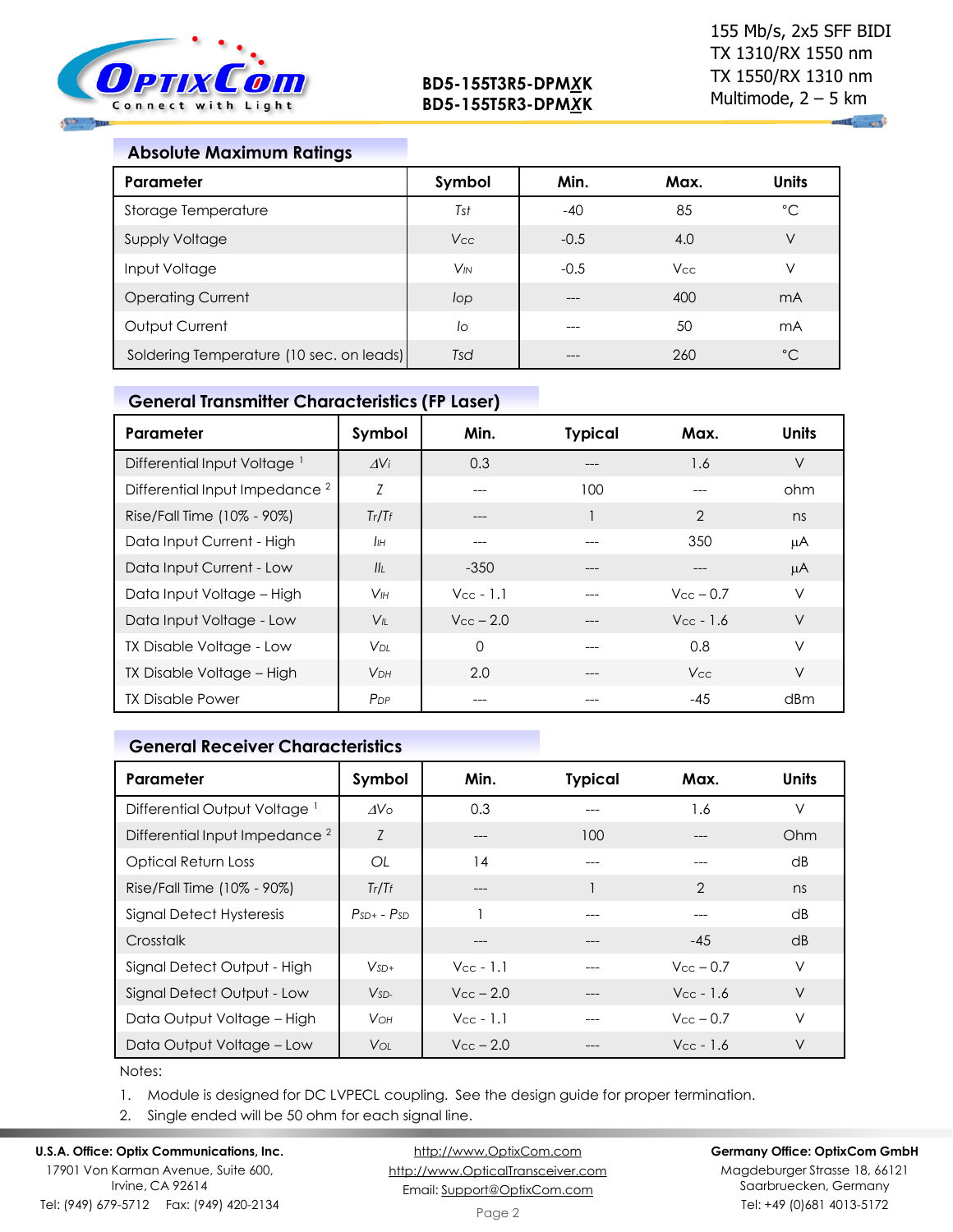

 $\mathbf{u}$  and

### **--------------------------- BD5-155T3R5-DPM2K-T BD5-155T5R3-DPM2K-T**

## **Transmitter Electro-Optical Characteristics**

| Parameter                                 | Symbol             | Min.    | <b>Typical</b> | Max. | <b>Units</b>    |
|-------------------------------------------|--------------------|---------|----------------|------|-----------------|
| Optical Output Power <sup>1</sup>         | P <sub>O</sub>     | $-10$   | ---            | 0    | d <sub>Bm</sub> |
| Optical Wavelength<br>(BD5-155T3R5-DPM2K) | $\lambda$ o        | 1260    | 1310           | 1360 | nm              |
| Optical Wavelength<br>(BD5-155T5R3-DPM2K) | $\lambda_{\rm O}$  | 1480    | 1550           | 580  | nm              |
| Extinction Ratio                          | ET                 | $\circ$ | ---            |      | dB              |
| Spectral Width (rms)                      | $\varDelta\lambda$ | ---     |                |      | nm              |

#### **Receiver Electro-Optical Characteristics**

| Parameter                                   | Symbol         | Min.     | <b>Typical</b> | Max.  | <b>Units</b>    |
|---------------------------------------------|----------------|----------|----------------|-------|-----------------|
| Operating Wavelength<br>(BD5-155T3R5-DPM2K) | $\lambda c$    | 1480     | $---$          | 1600  | nm              |
| Operating Wavelength<br>(BD5-155T5R3-DPM2K) | $\lambda c$    | 1260     | $- - -$        | 1360  | nm              |
| Receiver Overload                           | $P_{max}$      | $\Omega$ | $---$          |       | d <sub>Bm</sub> |
| Receiver Sensitivity <sup>2</sup>           | P <sub>1</sub> | ---      | $- - -$        | $-28$ | dBm             |
| Signal Detect-Asserted                      | $PsD+$         | ---      |                | $-28$ | dBm             |
| Signal Detect-Deasserted                    | $PsD-$         | -45      |                |       | dBm             |

Notes:

- 1. Output of coupling optical power into 50/125 or 62.5/125 µm MMF.
- 2. Test at 155 Mb/s,  $2^{23} 1$  PRBS data pattern, and  $> 1 \times 10^{-10}$  of Bit-Error-Rate (BER).
- 3. Optical eye diagram is compliant with Telcordia GR-253-CORE and ITU-T G-957 standard.
- 4. Maximum supply current for the transceiver from Vcc is 180 mA.

**Class 1 Laser Product Complies with 21 CFR 1040.10 and 1040.11**

**U.S.A. Office: Optix Communications, Inc.** 17901 Von Karman Avenue, Suite 600, Irvine, CA 92614 Tel: (949) 679-5712 Fax: (949) 420-2134



[http://www.OptixCom.com](http://www.optixcom.com/) [http://www.OpticalTransceiver.com](http://www.optoictech.com/) Email: [Support@OptixCom.com](mailto:Support@optoICtech.com)





**Germany Office: OptixCom GmbH** Magdeburger Strasse 18, 66121 Saarbruecken, Germany Tel: +49 (0)681 4013-5172